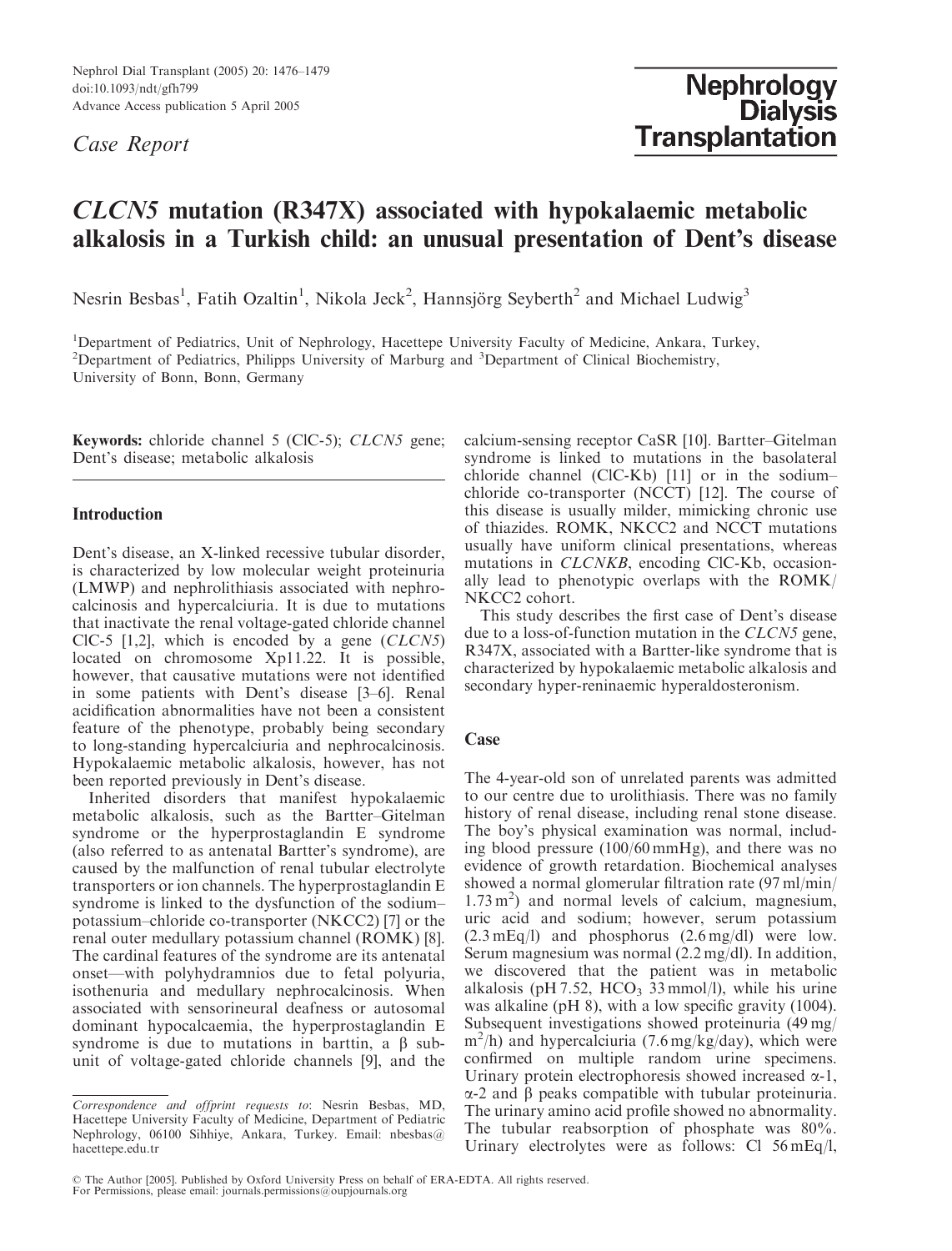Na 50 mEq/l, K 40 mEq/l. Oxalate and citrate levels in the 24 h urine were normal. Serum parathyroid hormone  $(22.3 \text{ ng/ml}, N 12-72)$  as well as 25-hydroxy vitamin D levels (22.73 mg/ml, N 10–68) were normal, in contrast to very high renin (588 pg/ml) and aldosterone (946 pg/ml) levels. Medullary nephrocalcinosis was documented by ultrasound examination. The patient's hearing was normal (as it was on every subsequent annual testing). Bone mineral densitometry showed mild demineralization (z score  $-0.83$ ). The  $\beta_2$ -microglobulins of the urine of the patient's mother and brother were within normal limits; and neither of them was hypercalciuric (urine calcium  $\langle 4 \rangle$  mg/kg/day).

Gene analysis in the patient included the genes coding for: (i) the chloride channel 5 (CLCN5); (ii) the thiazide-sensitive Na<sup>+</sup>/Cl<sup>-</sup> co-transporter (SLC12A3); (iii) the renal chloride channel  $(CLCNKB)$ ; (iv) the Na–K–2Cl co-transporter (SLC12A1); and (v) the renal outer medullary  $K^+$  channel (*KCNJ1*). In order to detect the mutation responsible for our patient's disease, we initially amplified all exons (with their corresponding splice sites) of the genes encoding ClC-5, NCCT and ClC-Kb. Sequence analysis of the resultant polymerase chain reaction (PCR) products revealed only one deviation from the wild type in the PCR product corresponding to the CLCN5 exon 8. The sequence variation detected in this sample turned out to be a hemizygous C1330T transition which codon 347 (CGA: arginine) changed to a premature stop codon. [Nucleotide numbering is according to the cDNA (accession no. NM\_000084) with the A of the start-ATG at nucleotide 292.] This C1330T substitution was not present in samples from 50 Caucasian controls (25 males and 25 females  $= 75$ alleles), and family analysis revealed that the patient had inherited this mutant allele from his asymptomatic carrier mother.

To elucidate further the aetiology of the patient's phenotype, sequence analysis was also performed for his genes encoding ROMK and NKCC2; however, no abnormalities could be detected. Aside from known CLCNKB polymorphisms (see single nucleotide polymorphism data listed in the Ensemble Human Genome Browser), we also detected two novel intronic variants in the patient: in intron 5, a homozygous C to T transition was observed at position  $-5$  of the acceptor splice site of exon 6 (IVS5  $-5$ ), and the intron 10 position  $+13$  (IVS10  $+13$ ) was found to be heterozygous  $(G/C)$ . Since aberrant  $CLCNKB$  mRNA splicing would provide an explanation for the phenotype observed in our patient, these variants were tested not only for their occurrence in a panel of normal control subjects, but also for their potential to affect normal splicing. The initial restriction analysis of the respective PCR products showed both variants to be true polymorphisms: we observed allelic frequencies of 0.78 (T) and 0.22 (C) in IVS5  $-5$ , and of 0.63 (C) and 0.37 (G) for the IVS10  $+13$  variant. We then analysed CLCNKB mRNA transcripts from subjects homozygous for each of these polymorphisms. However, in all cases, the amplification of products



Fig. 1. CLCN5 gene analysis. The sequence shown, of part of exon 8 and the hemizygous C1330 to T substitution (Arg347 $\rightarrow$ stop) observed in the patient (bottom), is indicated by an arrow. This mutation could also be observed in the heterozygous state (middle, indicated by N, arrow) in the mother, and thus establishes her carrier status.

attributable to exons 5–7 and 9–12/13 revealed only the normal message and provided no evidence of exon skipping or cryptic splice site usage (data not shown).

Treating our patient with indomethacin and thiazide diuretic and potassium and phosphorus supplementation resulted in the normalization of plasma ion abnormalities and polyuria. His hypercalciura was resolved (1.8 mg/kg/day) and renal stones did not recur through 4 years of follow-up.

#### **Discussion**

For the first time in the medical literature, we report here a child with Dent's disease due to a lossof-function mutation in the CLCN5 gene, R347X, associated with a Bartter-like syndrome that is characterized by hypokalaemic metabolic alkalosis and hyper-reninaemic hyperaldosteronism.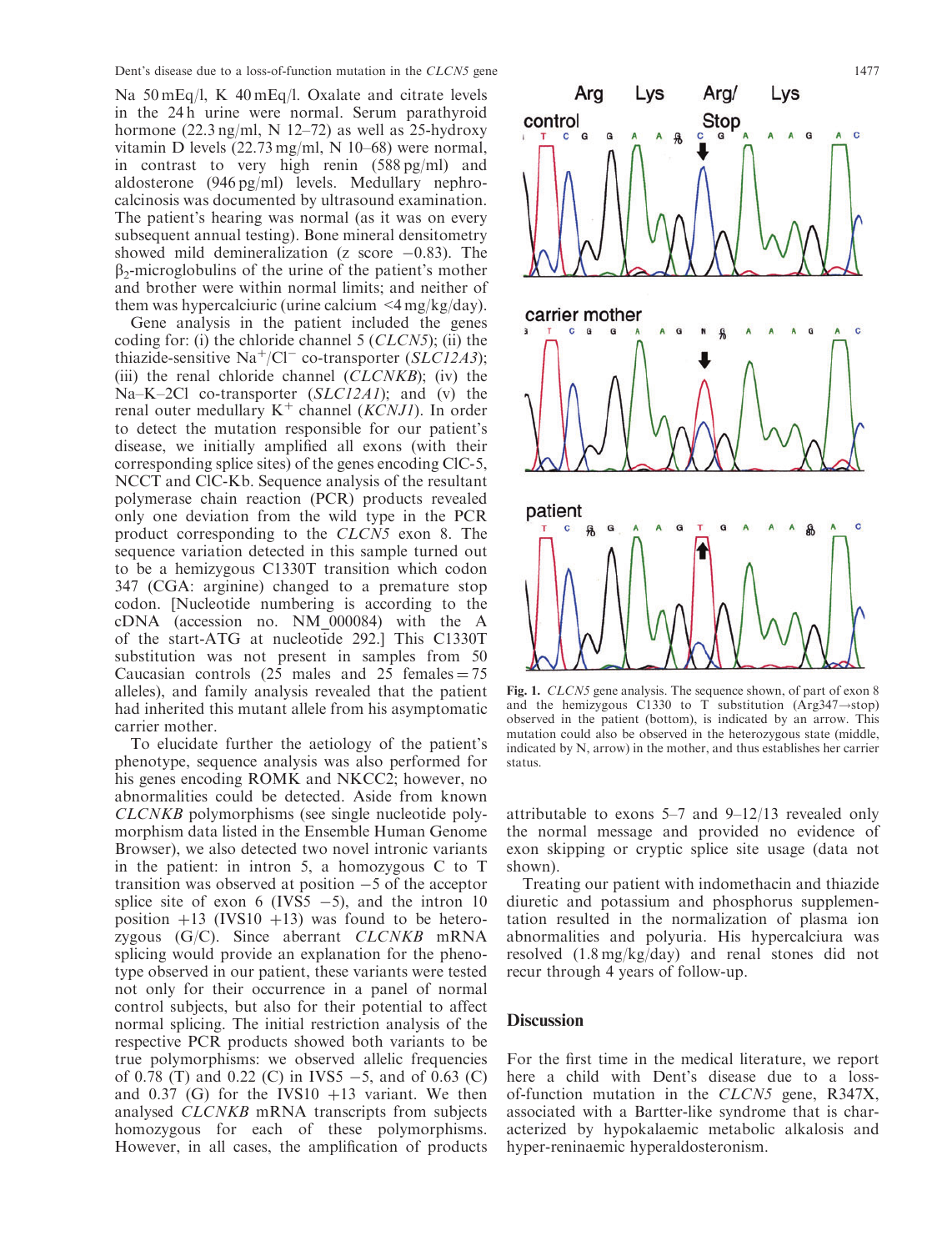Inherited disorders that manifest hypokalaemic metabolic alkalosis such as the Bartter–Gitelman and hyperprostaglandin E syndromes are caused by the malfunction of renal tubular electrolyte transporters or ion channels. All variants share several clinical characteristics, including renal salt wasting, hypokalaemic metabolic alkalosis and hyper-reninaemic hyperaldosteronism. Our patient presented with hypokalaemic metabolic alkalosis associated with

hyper-reninaemic hyperaldosteronism, hypercalciuria and nephrocalcinosis, but without antenatal history, thereby suggesting Bartter's syndrome. However, we also identified LMWP, which is not a feature of Bartter's syndrome, but which is the most consistent laboratory finding in Dent's disease. This raises the question of whether or not both Bartter's syndrome and Dent's disease might be present in the same patient.

It is known that mutations in NCCT, ROMK and NKCC2 usually have uniform clinical presentation, whereas mutations in *CLCNKB*, encoding ClC-Kb, occasionally lead to phenotypic overlaps with the ROMK/NKCC2 cohort. For this reason, we searched not only for CLCN5 mutations but also for defects in the genes encoding NCCT, ClC-Kb, ROMK and NKCC2. However, apart from the identification of the CLCN5 exon 8 mutation (R347X), we did not detect any mutations in these genes from our patient. We only observed two novel intronic CLCNKB nucleotide substitutions—which were found to represent neutral polymorphisms that do not interfere with normal proper splice site recognition. Since the IVS10  $+13G > C$  variant does not affect the donor motif of exon 10, and no consensus value (CV) could be predicted, these findings are consistent with the CV obtained for the acceptor splice site variation in intron  $5$  (IVS5  $-5C > T$ ) in our patient. Here, nearly identical values could be calculated (type C, ctcggatcccccag A,  $CV = 0.813$ ; type T, ctcggatectccag A,  $CV = 0.823$ ; where the substitution is underlined, and indicates the splice site, with the exonic A in upper case); and the T value observed in our patient was even better.

Other rare variants of inherited hypokalaemic salt-losing tubulopathies could be excluded in our patient clinically. The onset of the disorder was after infancy, which is unusual for the hyperprostaglandin E syndrome. In addition, he did not have a sensorineural deafness, which is invariably linked to barttin mutations, and a CaSR defect would be unlikely due to the absence of hypocalcaemia. However, compared with the X-linked CLCN5 gene, the mutation might have been missed due to the failure to amplify the respective PCR product from one of the two alleles in the tested autosomal genes (SLC12A1, SLC12A3, KCNJ1 and CLCNKB). Also, the failure to detect mutation could be due to the fact that the regulating elements of these genes (elements located in intronic regions or proximal or distal to these genes) either were not investigated or the amplification technique will not identify deletions or inversions, or both. On the other hand, the absence of mutations in the patient we studied does not exclude the possibility that any of these genes could be

Table 1. Comparison of the clinical features of our patient and of two Japanese patients

|                                     | Akuta <i>et al</i> .<br>$\lceil 3 \rceil$ | Morimoto et al.<br>[4] | Present<br>case |
|-------------------------------------|-------------------------------------------|------------------------|-----------------|
| Age (years)                         | 7                                         | 12                     | 4               |
| Gender                              | M                                         | М                      | М               |
| Serum                               |                                           |                        |                 |
| $Cr \ (mg/dl)$                      | 0.3                                       | 0.9                    | 0.5             |
| $K$ (mEq/l)                         | N/A                                       | N/A                    | 2.3             |
| $Cl$ (mEq/l)                        | 109                                       | N/A                    | 94              |
| $Ca \ (mg/dl)$                      | 9.8                                       | 9.2                    | 9.8             |
| $P$ (mg/dl)                         | 5.8                                       | 5.1                    | 2.6             |
| pH                                  | N/A                                       | N/A                    | 7.52            |
| $HCO3$ (mmol/l)                     | N/A                                       | N/A                    | 33              |
| Urine                               |                                           |                        |                 |
| Protein                             | $2+$                                      | $2+$                   | $2+$            |
| $\beta_2$ -microglobulin (µg/l)     | 130 000                                   | 64800                  | 44 3 3 0        |
| Occult blood                        | $^{+}$                                    | $1+$                   | $^{+}$          |
| Ca/Creat                            | NT                                        | 0.3                    | 0.34            |
| Urinary Ca excretion<br>(mg/kg/day) | N/A                                       | N/A                    | 7.6             |
| Nephrocalcinosis                    | No                                        | N <sub>0</sub>         | Yes             |
| Renal stones                        | No                                        | No                     | Yes             |

 $N/A = not available; NT = not tested.$ 

implicated in other patients with phenotypes resembling the Bartter–Gitelman or hyperprostaglandin E syndromes.

The R347X mutation has been reported previously in two Japanese patients, where it was associated with a milder phenotype than we observed in our patient [3,4]. These Japanese children had LMWP and slightly increased calcium excretion, but no nephrocalcinosis. Younger age, hypokalaemic hypochloraemic metabolic alkalosis, hypophosphataemia, nephrocalcinosis and nephrolithiasis without osteopenia and rickets are the main features which are different in our case compared with these two patients (Table 1). A third report described an American patient with the R347X mutation [5]; and here, although no clinical details were given, a fuller phenotype of Dent's disease was manifest. This reflects the general observation that a single CLCN5 mutation can be associated with a range of phenotypes.

ClC-5 expression in human nephron occurs intracellularly, in the subapical endosomes of kidney epithelial cells lining the proximal tubules, the medullary thick ascending limbs of Henle's loop and the intercalated cells of the collecting ducts. Thus, ClC-5 dysfunction in the proximal tubule may result in low molecular weight proteinuria together with features of Fanconi syndrome, and ClC-5 dysfunction in the thick ascending limb of Henle, which is the major site of calcium reabsorption, may result in hypercalciuria [2]. Hypercalciuria is the major risk factor promoting stone formation in Dent's disease. It has been shown that the inactivation of the ClC-5 chloride channel does not impair calcium transport in the distal convoluted tubule, due to an intact hypocalciuric response to thiazide diuretics [13]. We therefore used a thiazide